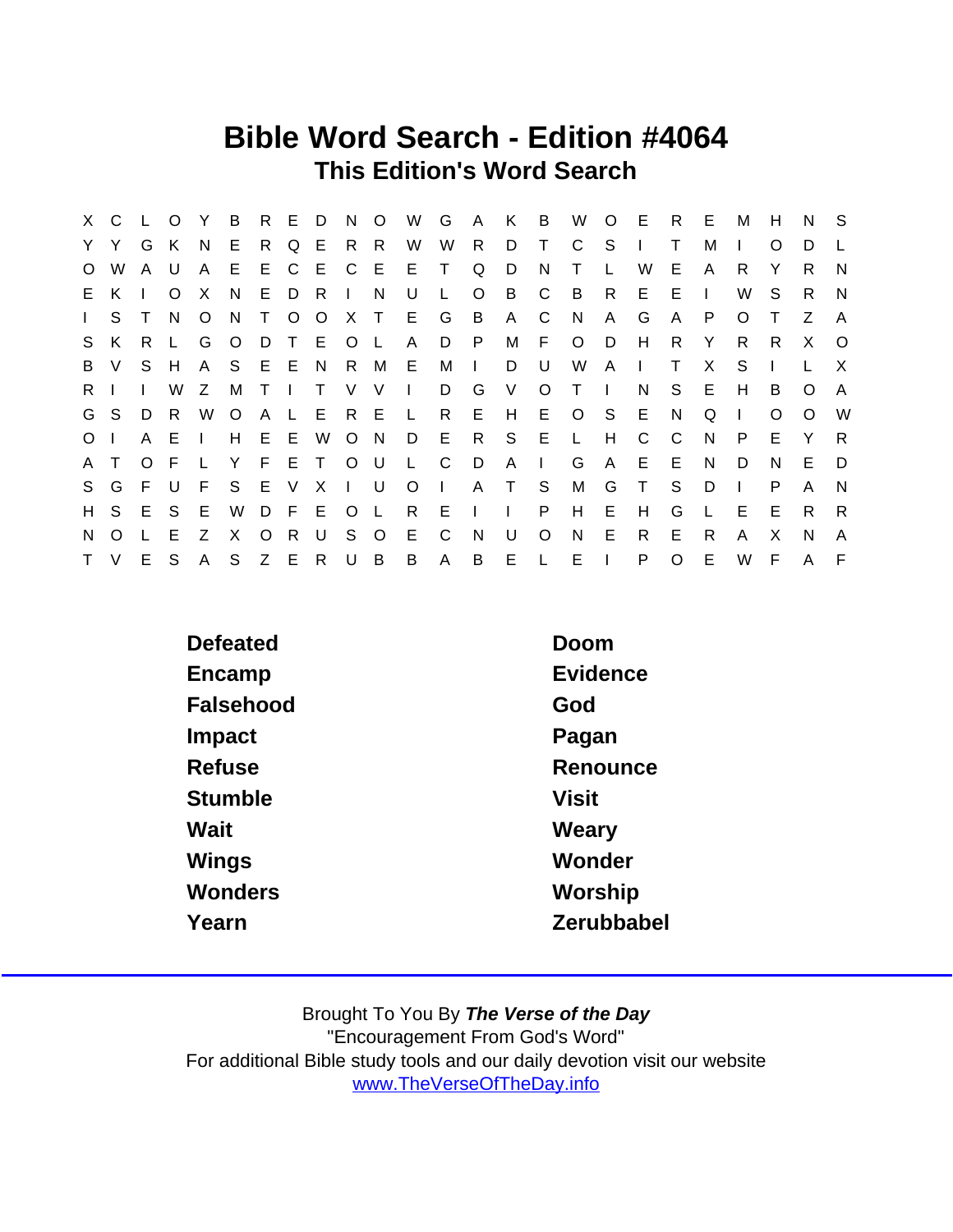## Bible Word Search - Edition #4064 Word Search Answer Guide

|           | $X$ $C$  |              |       |         |                           |              |              |                   |              |                | loy b R E D N O W g a k |              |              |              | $\mathbf{b}$ | W O          |              | e            | $\mathsf{r}$ | e            | m            | h.           | n            | $^{\circ}$ S |
|-----------|----------|--------------|-------|---------|---------------------------|--------------|--------------|-------------------|--------------|----------------|-------------------------|--------------|--------------|--------------|--------------|--------------|--------------|--------------|--------------|--------------|--------------|--------------|--------------|--------------|
|           | $V$ $V$  | g            | k n   |         | $-e$                      | $\mathbf{r}$ |              | q E r r           |              |                | W                       | W            | $\mathsf{r}$ | $\mathsf{d}$ | t            | $\mathbf{C}$ | s.           | j.           | t            | m            | i.           | $\Omega$     | d            |              |
|           | o W      |              |       | a u a e |                           |              |              | e c e C e         |              |                | $E$ t                   |              | q            | D            | n            | $T \cup$     |              | W            | E.           | A            | R.           | Y            | $\mathsf{r}$ | n            |
|           | e k      | $\mathbf{I}$ | 0 X   |         | n                         |              | e Dr         |                   | $-1$         | N,             | $\mathsf{u}$            | L.           | $\circ$      | b            | C            | b            | $\mathsf{r}$ | e            | $\mathbf{e}$ | j.           | W            | S            |              | n            |
| i.        | s        | t.           | N o   |         | n                         |              | t o O        |                   | $\mathbf{x}$ | $-t$           | E.                      | G            | B            | A c          |              | N.           | A            | G            | A            | P.           | O            | $\mathbf{t}$ | Z            | a            |
|           | s k      |              | r I   | G o     |                           |              |              | D t e O           |              | $\Box$         | a                       | D            | P            | M            | f            | $\circ$      | d            | h.           | $\mathsf{r}$ | $\mathsf{V}$ | R.           | $\mathsf{r}$ | $\mathsf{x}$ | $\circ$      |
|           | b V      |              |       |         |                           |              |              | s h a S E e n r   |              | M              | $\mathbf{e}$            | M            | $\sim 1$ .   | D            | U            | W            | A            | $\mathbf{I}$ | $\mathsf{T}$ | $\mathsf{x}$ | S.           | - i          |              | $\mathbf{x}$ |
| r I       |          | i.           |       | W Z     |                           |              |              | m T i t v v       |              |                | $\sim 1$ .              | d            | g            | V            | $\circ$      | T i          |              | n            | S.           | E.           | H            | b            | $\circ$      | a            |
|           | g S      | d            |       | R w o   |                           | A I          |              |                   | e r e        |                | $\sim 1$ .              | $\mathsf{r}$ | e            | h.           |              | E O S        |              | e            | N,           | $\mathsf{q}$ | $\mathbf{I}$ | $\circ$      | $\circ$      | W            |
| $\circ$ 1 |          |              |       |         |                           |              |              | a E i h E e W O N |              |                | D                       | E R          |              | S S          | e            | $\sim 1$ .   | H            | C            | $\mathbf{C}$ | n            | P.           | $\mathbf{e}$ | Y            | $\mathbf{r}$ |
|           | a T      |              | o F I |         |                           |              |              | y Fetou           |              |                | $\sim 1$                | $\mathbf{C}$ | $\mathsf{d}$ | a            | $\mathbf{i}$ | g            | A            | E e          |              | n.           | d            | n.           | E            | d            |
|           | s g      | f            | U f   |         |                           | s E v x      |              |                   | i u          |                | $\circ$                 | - i i        |              | a t          | <sub>S</sub> | M            | g            | $-t$         | S.           | $\mathsf{d}$ | $\mathbf{i}$ | p            | A            | n,           |
| h s       |          |              | e S e |         | W                         |              |              | Dfe               | $\circ$      | $\sim 1$ .     | $\mathsf{r}$            |              | e i i        |              | P            | h            | e            | h.           | g            | L            | e            | e            | R.           |              |
| n         | $\Omega$ |              |       | E z     | $\boldsymbol{\mathsf{x}}$ | $\mathsf{O}$ | $\mathsf{r}$ | u.                | S.           | $\mathbf{o}$   | E.                      | - C          | N            | U            | $\circ$      | N            | E            | R            | $\mathbf{e}$ | $\mathsf{r}$ | A            | $\mathsf{x}$ | N.           | a            |
|           | t v      |              | e s   | a       |                           | s Z E        |              | $\mathsf{R}$      | U            | $\overline{B}$ | B                       | $\mathsf{A}$ | B            | EL           |              | e i          |              | p            | $\mathsf{o}$ | e            | W            | F            | a            |              |

- Defeated: Vertical Doom: Diagonal Encamp: Diagonal Evidence: Diagonal Falsehood: Diagonal God: Diagonal Impact: Diagonal Pagan: Horizontal Stumble: Diagonal Visit: Vertical Wait: Horizontal Weary: Horizontal Wings: Diagonal Wonder: Horizontal Wonders: Horizontal Worship: Vertical
- Refuse: Vertical **Renounce: Horizontal** Yearn: Vertical Zerubbabel: Horizontal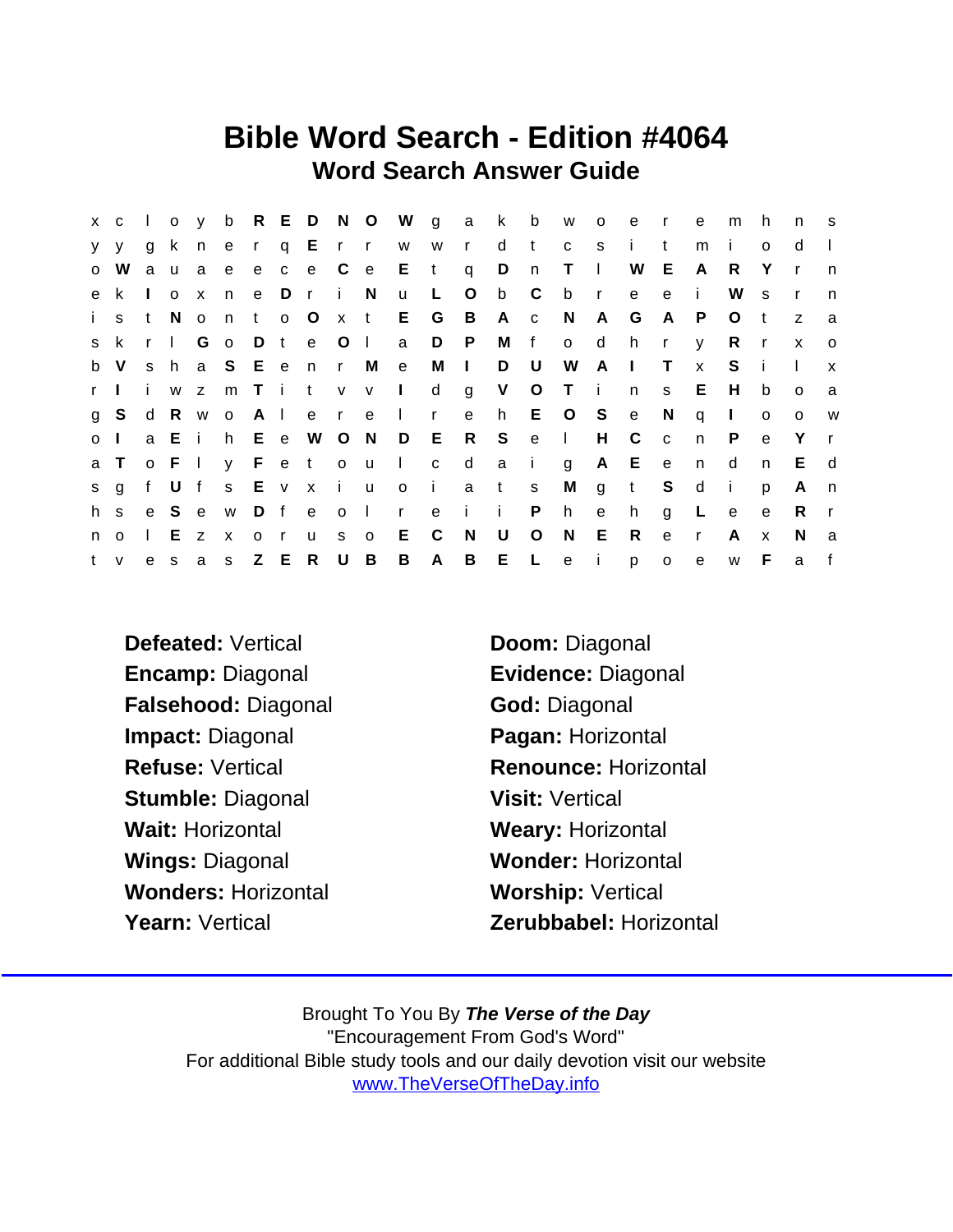## Bible Word Search - Edition #4064 Words Used And Their Definitions

Defeated

To have beaten someone in a competition or struggle

Doom

Death; An unhappy fate or end

Encamp To set up camp

**Evidence** Something that supports a point that is being made

Falsehood A false statement; Lie

God

His name in Hebrew is YHVH, often pronounced as Yahweh or Jehovah; Only deity worshiped by the Israelites; Main person of the Godhead in the Trinity

Impact Force exerted during a collision

Pagan

A person who practices a polytheistic religion; A word used to describe things related to a polytheistic religion

Refuse

To choose not to do something

Renounce

To abandon; To declare that one is abandoning something or someone openly